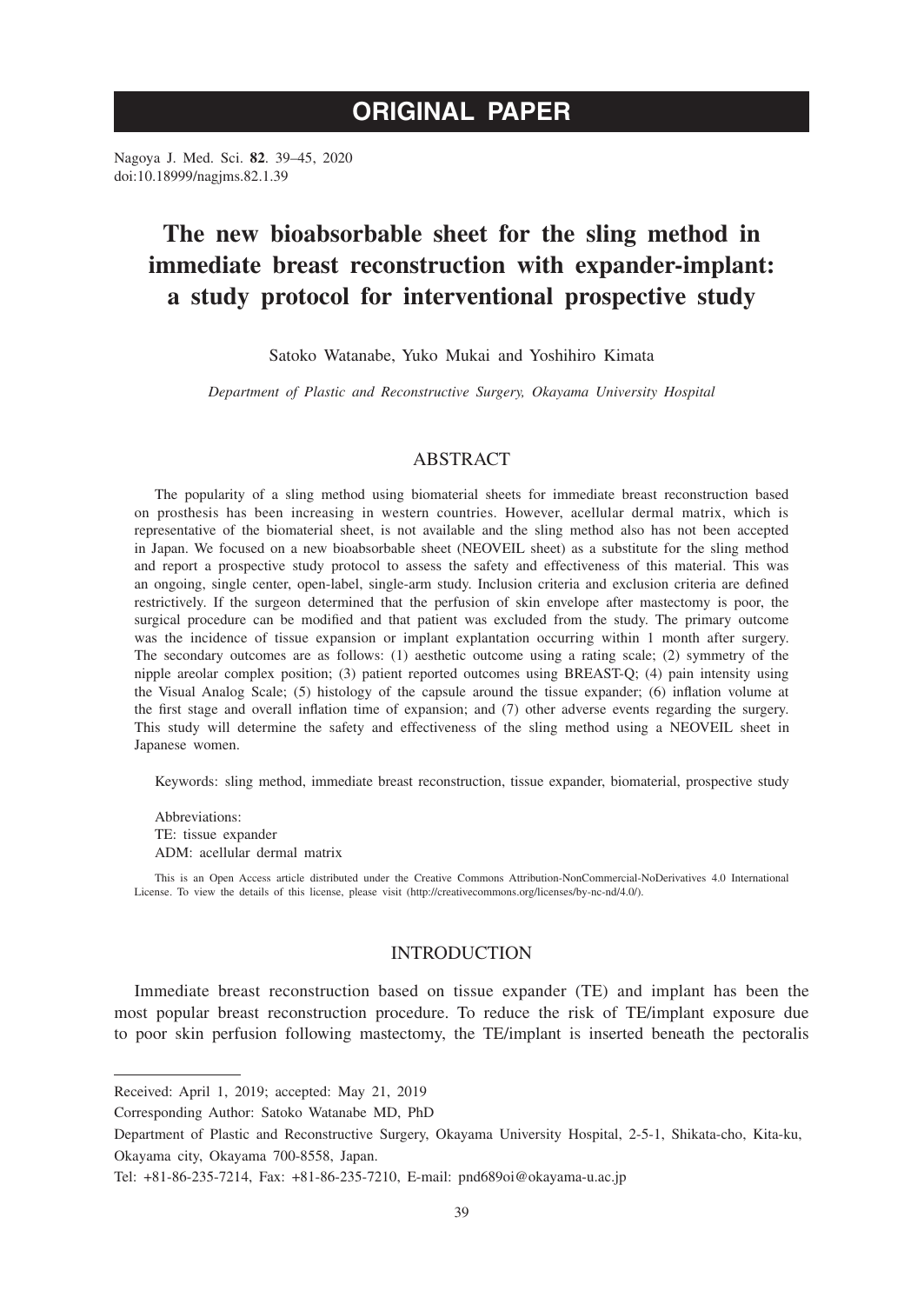#### Satoko Watanabe et al

major muscle and is then covered with muscle, especially in the upper pole with fascia or the serratus anterior muscle during the first stage in the conventional method.<sup>1</sup> This muscular pocket method has some disadvantages such as a limitation of the first expansion volume, repeated expansion after surgery, and stiffness in the lower pole due to muscle and fascia tension causing an unnatural shape in the lower pole. Currently, a sling method using an acellular dermal matrix (ADM) or another bioabsorbable synthetic sheet for immediate breast reconstruction based on the prosthesis has been gaining popularity in western countries.<sup>2,3</sup> In the sling method, these biomaterial sheets cover the lower lateral pole of the TE/implant to create a larger submuscular pocket and a natural breast shape. Furthermore, in cases of good skin viability, a direct implant can be performed using this technique.<sup>4,5</sup> However, ADM is not available and the sling method has not been accepted in Japan. Moreover, there remains considerable controversy about the safety of this procedure because of a possibility of increased complications, such as seroma, infection, and more frequent explantation, compared with the conventional submuscular pocket method.<sup>6,7</sup> On the other hand, the synthetic biomaterial sheet has some advantages that it is easily available in Japan and is not very expensive compared with ADM. Some reports about the sling method using synthetic biomaterial sheets have suggested about its safety and cost effectiveness, but there are only few studies with a high level of evidence.<sup>8-10</sup>

We focused on bioabsorbable polyglycolic acid felt (NEOVEIL sheet; GUNZE medical division, Japan) as an alternative to the sling method. The NEOVEIL sheet has some advantages compared with the ADM. The sheet is relatively inexpensive and available in Japan; furthermore, it has already been used to reinforce surgical suture stitches or prevent air leakage in thoracic surgery for several decades with a low complication profile.<sup>11,12</sup> We report a prospective study to assess the safety and effectiveness of the NEOVEIL sheet in immediate two-stage breast reconstruction based on TE with the sling method.

# **METHODS**

#### *Trial Design*

This is a single center, open-label, single-arm study. The study was approved by the ethical committee of Okayama University Hospital and performed in accordance with the ethical standards laid down in the 1964 Declaration of Helsinki. Registration of the study participants began in February 17, 2015. We are currently following up and investigating the participants. The study was registered in the University Hospital Medical Information Network Center (UMIN)-Clinical Trials Registry on August 11, 2015 (UMIN000018644). The study's design is shown in Fig. 1.

#### *Eligibility Criteria*

Inclusion criteria: (1) patients with primary breast cancer who were planning to undergo bilateral or unilateral mastectomy and immediate breast reconstruction with tissue expander; (2) age ≥20 years old at registration; (3) a body mass index of  $\leq 25$  kg/m<sup>2</sup>; (4) patients who had no severe ptosis defined as less than grade 3 in the Regnault classification<sup>13</sup>; (5) those who were not active smokers; (6) patients who received a full explanation of the study from an investigator or sub-investigator at an institution in the study via an informed consent form.

Exclusion criteria: (1) inflammatory breast cancer; (2) patients who received prior radiation therapy on the side of their breast who were planning to undergo breast reconstruction; (3) continuous administration of a steroid hormone or immunosuppressant for another disease; (4) those with active diabetes mellitus; (5) those with an active collagen disease; (6) those otherwise deemed unsuitable for the study by an investigator.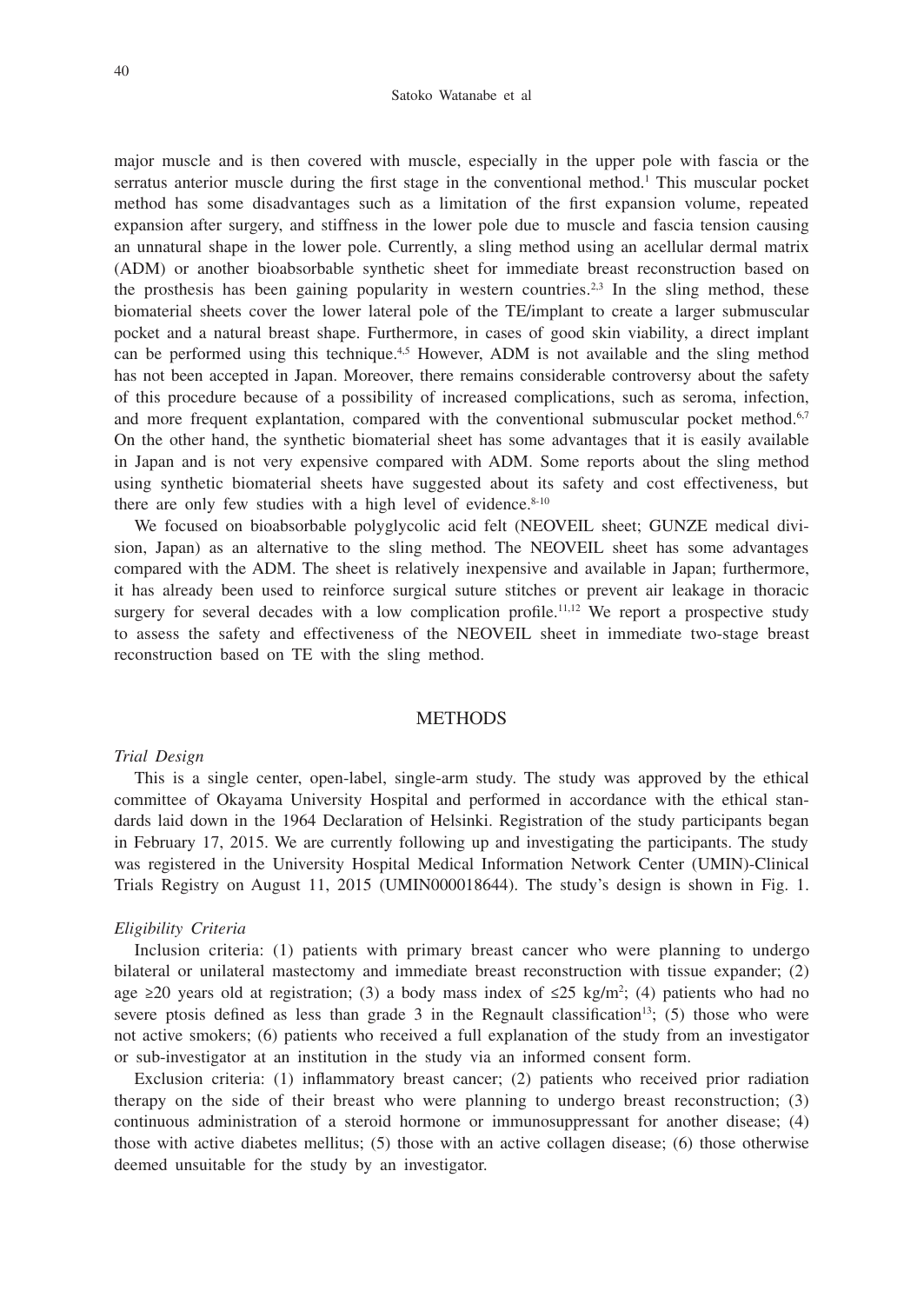



NSM: nipple sparing mastectomy, SSM: skin sparing mastectomy, IBR: immediate breast reconstruction, TE: tissue expander

## *Intervention*

All patients underwent immediate breast reconstruction following nipple sparing or skin sparing mastectomy with expander during the first stage and exchange to a silicon implant within the second stage in another admission. In this study, during the first surgical stage, a tissue expander pocket was created under the pectoralis major after releasing the attachment of the muscle on the caudal side and a bioabsorbable polyglycolic acid felt (NEOVEIL sheet, GUNZE medical division, Japan) was sewn from the released area of the muscle to the inframammary fold to suspend the tissue expander on the lower pole of the breast. Any fascia or serratus muscle was not elevated, as in the standard submuscular pocket method. A NEOVEIL sheet was saturated within 15 weeks after implantation. The thickness and size of the sheet used in this study was 0.4 mm and 100 cm<sup>2</sup> respectively. Except for this procedure, surgical techniques of breast reconstruction with tissue expander and implant were performed in the same manner. If the surgeon determined that perfusion of the skin envelope was poor after mastectomy during the first-stage operation, this surgical procedure could be modified depending on the surgeon; these patients were dropped out from the study. The intraoperative expansion volume was evaluated by the postoperative treatment results, which included pain control, administration of prophylactic antibiotics, drainage management, and rehabilitation, which will be performed identical to the preoperative state in our institution. Expansion will begin in the outpatient clinic three weeks post-operatively and continue until a three-week interval.

#### *Outcomes*

The primary outcome of this study was the incidence of the tissue expander or implant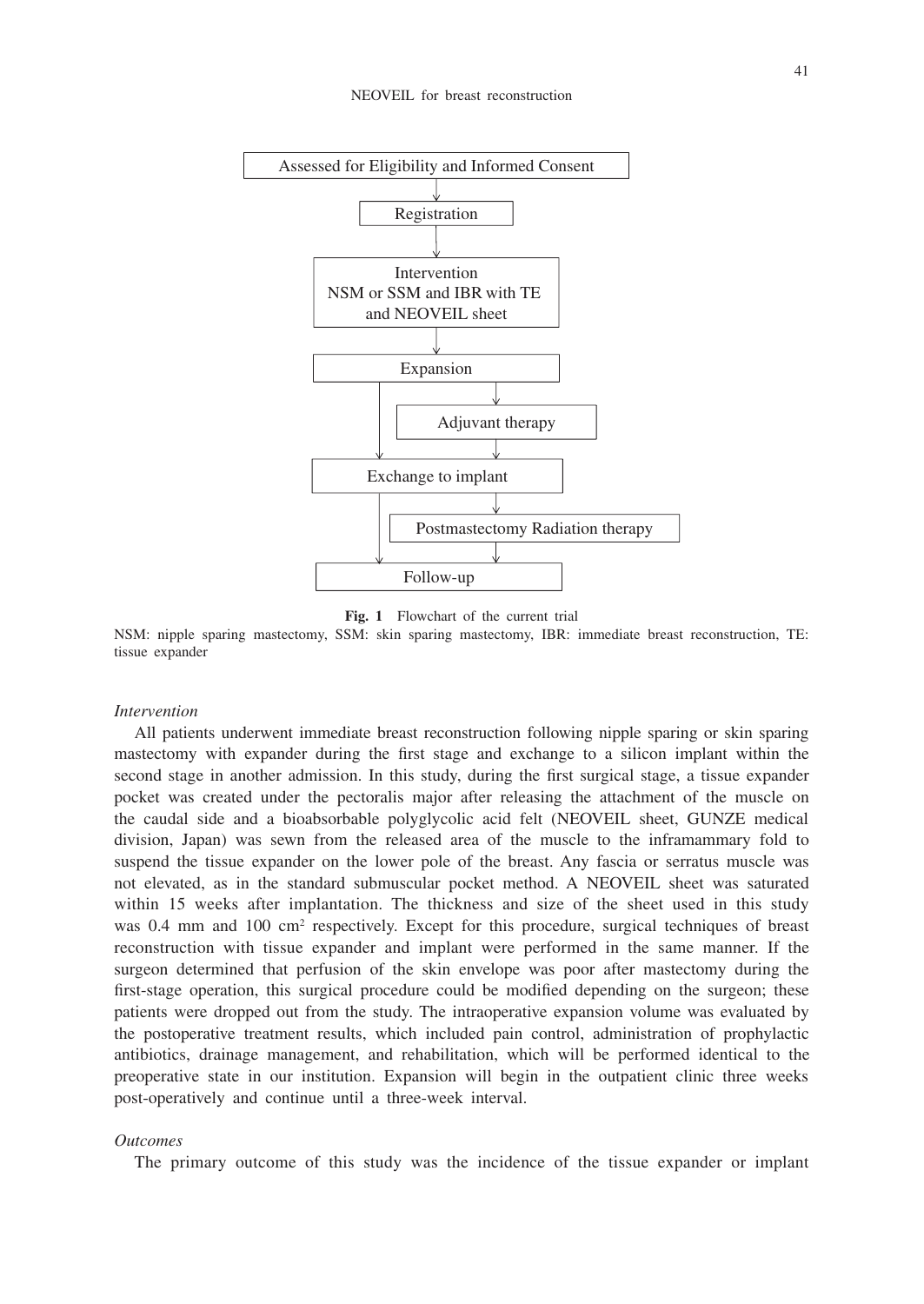explantation that occurred within one month postoperatively as defined as a grade IIIb in the Clavien-Dindo classification.14 The secondary outcomes were as follows: (1) aesthetic outcome using the rating scale according to photography; (2) symmetry of the nipple areolar complex position using the Mamma-balance technique<sup>15</sup>; (3) patient-reported outcome using the BREAST- $Q^{16}$ ; (4) pain intensity using the Visual Analog Scale; (5) histology of the capsule around the tissue expander; (6) inflation volume at the first stage and overall inflation time of the expander; and (7) other safety assessments: any other adverse event regarding the surgery, except the primary outcome as shown in Table 1.

## *Data collection methods*

Tables 2 and 3 show the timetable of intervention and data collection during the first and second stages, respectively. The investigators will maintain the clinical records for each patient as a source of data, including a copy of the informed consent, medical records, laboratory data, image data, patient diaries, and other records or notes. All data were collected by clinicians at the Okayama University Hospital. Clinical data entry and data management will be performed. An interim analysis will be performed after seven patients are enrolled in this study; auditing is planned. If any severe adverse events occurred, including the primary outcome during this study period, a data and safety monitoring committee will meet.

# *Statistical Considerations*

Sample size. According to the historical study, $17-19$  the required sample size was estimated based on a threshold incidence of complications of 15% and an expected incidence of complication of 2%, 80% power, and an alpha value of 0.05. Given the two dropout patients, the target sample size was determined to be at least 30 patients. If there were more than two patients with complications defined as the primary outcome, we considered this procedure not to be accepted widely.

| <b>Table 1</b> Surgical adverse event                |                                         |          |  |  |  |  |  |
|------------------------------------------------------|-----------------------------------------|----------|--|--|--|--|--|
| Short-term complication within 1 month after surgery |                                         |          |  |  |  |  |  |
|                                                      | Seroma*                                 | (yes/no) |  |  |  |  |  |
|                                                      | Hematoma*                               | (yes/no) |  |  |  |  |  |
|                                                      | Infection <sup>†</sup>                  | (yes/no) |  |  |  |  |  |
|                                                      | Skin necrosis*                          | (yes/no) |  |  |  |  |  |
|                                                      | NAC necrosis*                           | (yes/no) |  |  |  |  |  |
|                                                      | Exposure of tissue expander or implant  | (yes/no) |  |  |  |  |  |
|                                                      | Any other surgical complication         | (yes/no) |  |  |  |  |  |
| Long-term complication                               |                                         |          |  |  |  |  |  |
|                                                      | Infection <sup>†</sup>                  | (yes/no) |  |  |  |  |  |
|                                                      | Exposure of tissue expander or implant* | (yes/no) |  |  |  |  |  |
|                                                      | Rupture of implant*                     | (yes/no) |  |  |  |  |  |
|                                                      | NAC hypopigmentation                    | (yes/no) |  |  |  |  |  |
|                                                      | Any other surgical complication         | (yes/no) |  |  |  |  |  |
|                                                      |                                         |          |  |  |  |  |  |

**Table 1** Surgical adverse event

\* GradeIIIb in the Clavien-Dindo classification

† GradeIIIa in the Clavien-Dindo classification

NAC: nipple areolar complex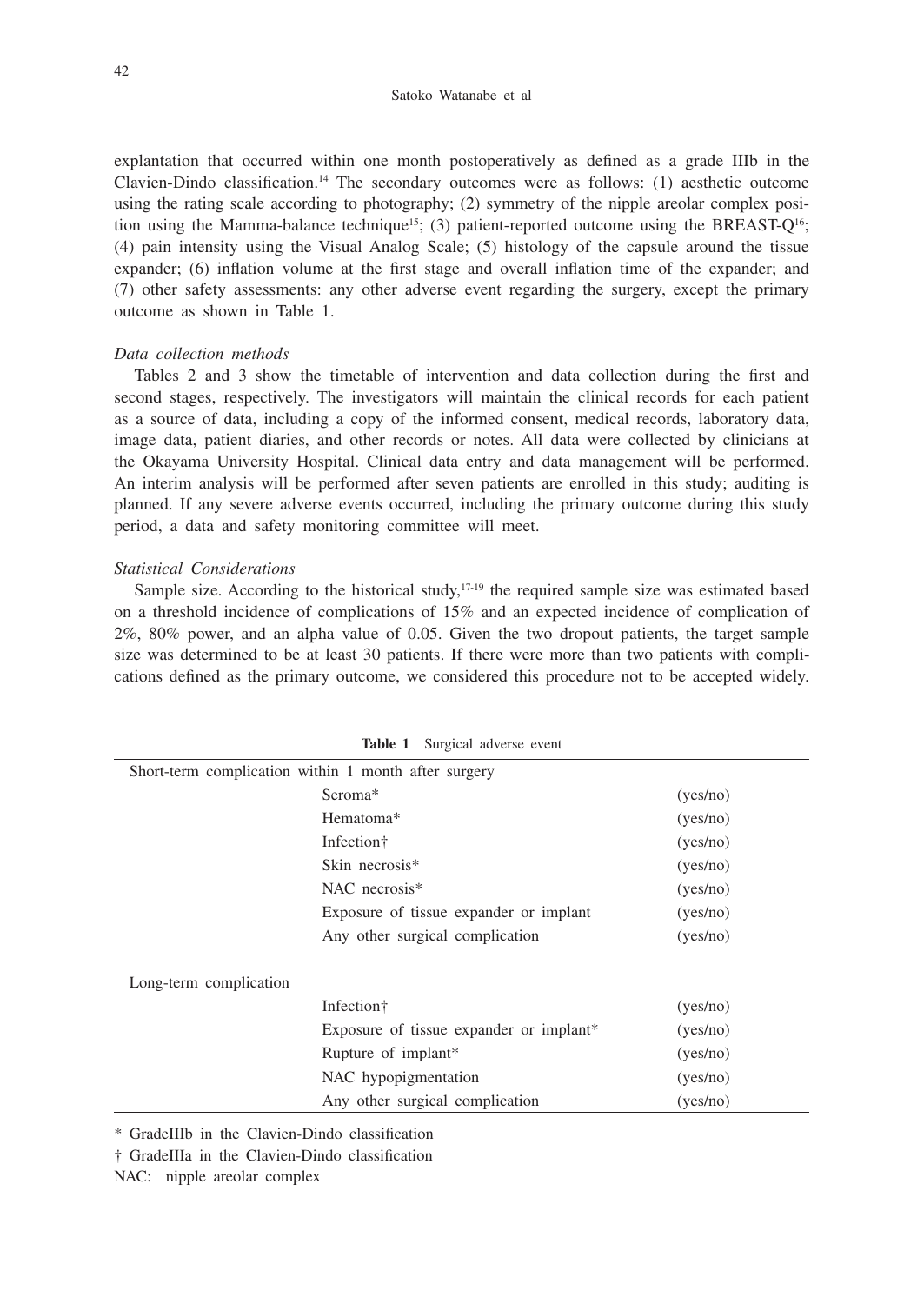|                           | Preoperative<br>research | 1st stage Operation                                                 | Postoperative research |  |                                      |           |  |
|---------------------------|--------------------------|---------------------------------------------------------------------|------------------------|--|--------------------------------------|-----------|--|
|                           | <b>Baseline</b>          | NSM or SSM<br>and IBR with TE using 1 week 1 month<br>NEOVEIL sheet |                        |  | $\mathbf{z}=\mathbf{z}=\mathbf{z}$ . | 03 months |  |
| Follow-up                 |                          |                                                                     |                        |  |                                      |           |  |
| Patient<br>background     |                          |                                                                     |                        |  |                                      |           |  |
| <b>BREAST-Q</b>           |                          |                                                                     |                        |  |                                      |           |  |
| Photograph                |                          |                                                                     |                        |  |                                      | ∩         |  |
| 3D scanner                |                          |                                                                     |                        |  |                                      |           |  |
| VAS (pain)                |                          |                                                                     |                        |  |                                      |           |  |
| Surgical<br>adverse event |                          |                                                                     |                        |  |                                      |           |  |

**Table 2** Timetable of intervention and data collection at first stage

NSM: nipple sparing mastectomy, SSM: skin sparing mastectomy, IBR: immediate breast reconstruction TE: tissue expander

|                                                       | Preoperative<br>research | 2nd stage Operation |         | Postoperative research |  |                             |  |
|-------------------------------------------------------|--------------------------|---------------------|---------|------------------------|--|-----------------------------|--|
|                                                       |                          | Exchange to implant | 1 month |                        |  | 3 months 6 months 12 months |  |
| Follow-up                                             |                          |                     |         |                        |  |                             |  |
| Patient<br>background<br>Harvest of<br>capsule tissue |                          |                     |         |                        |  |                             |  |
| <b>BREAST-Q</b>                                       |                          |                     |         |                        |  |                             |  |
| Photograph                                            |                          |                     |         |                        |  |                             |  |
| 3D scanner                                            |                          |                     |         |                        |  |                             |  |
| Surgical<br>adverse event                             |                          |                     |         |                        |  |                             |  |

**Table 3** Timetable of intervention and data collection at second stage

Statistical Analysis. Continuous variables were presented as mean±standard deviation, and categorical variables were presented as percentage (frequency). Historical control will be regarded as control group data because this study is a single-arm study. The Mann-Whitney test was applied for comparison of continuous variables and  $\chi^2$  test or Fisher's exact test for categorical variables, with a significance set at  $p \le 0.05$ . Statistical analysis was carried out using SPSS Version 25, Japanese version (IBM Corp. Tokyo, Japan).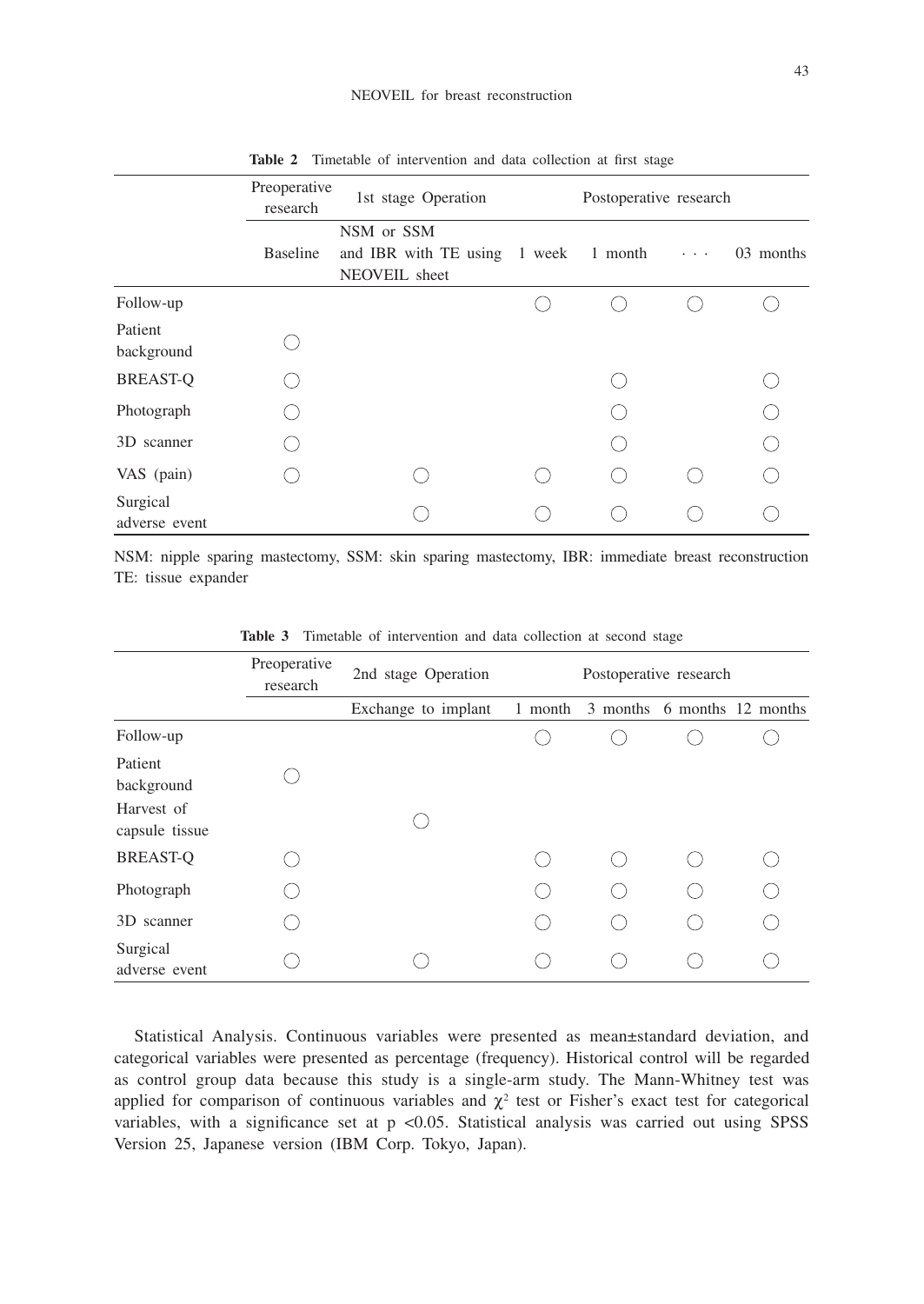### RESULTS

From February 2015 to December 2018, a total of 36 subjects were enrolled. Till date (February 2019), 6 subjects have been excluded from the study according to the exclusion criteria because of a preoperative modified treatment plan. After the enrollment of 30 participants, who will be followed, the study will end in March 2019.

# DISCUSSION

It has been widely accepted that breast or plastic surgeons apply the sling method using ADM or synthetic biomaterial sheets for immediate breast reconstruction with TE/implant or direct-to-implant. However, in present, ADM is not available and used intraoperatively in Japan because of their medical insurance system. Breuing et al described this procedure for immediate breast reconstruction using ADM as a direct implant technique.<sup>20</sup> Since then, there have been many reports about this procedure<sup>2-10</sup>; however, there has also been controversial issues indicating that this procedure causes an increase in postoperative complications.<sup>6</sup> Compared with western countries, there are many women with subdermal soft tissue and skin that is too thin in East Asia, including Japan. These women have poor skin perfusion following mastectomy, so it is predicted that postoperative complications when using the sling method for immediate two stage breast reconstruction will increase in Japan if any inclusion criteria has not been set. Therefore, this study has a protocol with strict inclusion criteria for using NEOVEIL in the sling method referred as an ongoing study.<sup>22</sup> If this study proves safety of this material for sling method in breast reconstruction with TE/implant, it is expected that this procedure can be widely accepted in Japan for patients with certain criteria based on this trial. Some case reports have been described to use a synthetic biomaterial mesh for this technique in Japan, but this material has little evidence. The NEOVEIL sheet was developed as a scaffold in a tissue engineering and regenerative medicine and can be expected to have superior soft tissue regeneration.

The cost of a NEOVEIL sheet is  $$165$  per  $10\times10$  cm, which is not too costly. Thus, this material also has an advantage over the ADM to use with sling method in not only Japan but also in western countries.

There are some limitations to the present study that need to be considered. This is a singlearm interventional study in a single institution. Although further studies are needed, we consider comparing a historical control as an alternative method to evaluate the safety and efficacy of this procedure.

## ACKNOWLEDGMENTS

This study includes the following researchers: data collection and data management group, Ryoko Nakagiri and Miho Saiga; safety monitoring committee, Aya Ono, Shiro Hinotsu, shinji Ohtani and Kiyoshi Yamada. Yuko Mukai assisted in the preparation of the study protocol. Takayuki Iwamoto, Tadahiko Shien, Naruto Taira, Hiroyoshi Doihara, Yoshihiro Kimata approved the final version of the study protocol and agree to the accountable for all aspects of the work in ensuring that questions related to the accuracy or integrity of any part of the work are appropriately investigated and resolved. NEOVEIL sheets using in this study will be supported by GUNZE medical division and Kyoto Medical Planning.